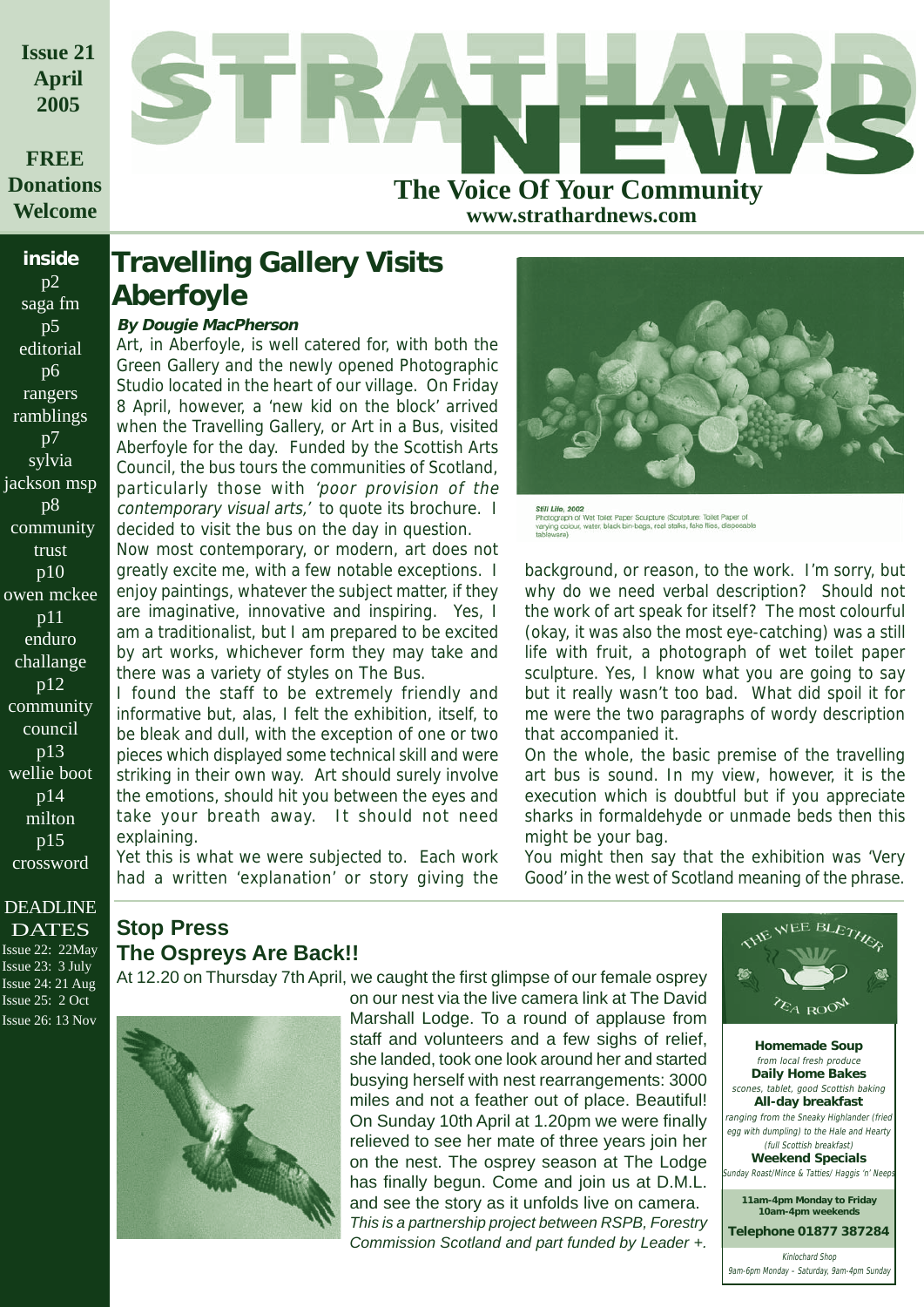### **Norman Quirk six months at the helm of**

### **SAGA 105.2 fm**

It's been six months since the launch of Glasgow's newest radio station, SAGA 105.2fm but MD Norman Quirk says he still hasn't come down to earth.

Norman, who lives in Aberfoyle, says he has been bowled over by the warmth of the welcome from listeners to the station, which primarily targets those aged fifty and over.

"I said at the outset that this was a station I would like to listen to, and that's been the reaction from our target market. We always talk about lifestyle over age and I think SAGA 105.2fm has already done a lot to prove that the music and tastes of our target generation reflect a genuinely quality vintage.

"People aged fifty and over have

been ignored by advertisers for too long and it makes no sense. Saga's research shows that this is one of the strongest economic sectors around and

we have had a very successful six months in every way. I take as my barometer that it's SAGA 105.2fm I hear in taxis and cafes all over Glasgow and the West of Scotland. That's when I know we have the formula right."

SAGA 105.2fm is the only Glasgow radio station broadcasting live from Glasgow. Based at City Park in Dennistoun, the station launched in September 2004 and is now looking

### **REGISTERED CHILD MINDER**

**has vacancies 8 am - 6 pm monday - friday**

**tel: Marjorie on 0141 570 0725**



forward to the first set of Radio Joint Authority Research (RAJAR) figures for the first quarter of 2005. These will be announced in May and this is the first time SAGA 105.2fm will have been included in the audience research, which takes in the sixmonth period between the start of

> September and the end of March.

Norman says, "The early signs are good: since day one the station has been inundated with supportive phone

calls and emails from people saying they have been waiting years for a radio station which can offer everything SAGA 105.2fm does.

"I have been involved in radio in Scotland for more than twenty years and it's been great to have the opportunity to create an exciting new format and to work with such a varied bunch of professionals. I am having the time of my life."

### **Sri Lankan Priest To Visit Aberfoyle**

The Rev Charlie Jansz, the minister for whose village in Sri Lanka the Strathard Community has raised over £5000 for the reconstruction of the community, is to visit Aberfoyle to receive the cheque on behalf of his village on Sunday, 8 May. Charlie, as he likes to be known, will preach at the morning service in St Mary's Episcopal Church at 11.00am and also at the Songs of Praise service at Gartmore House on Sunday evening at 7.00 pm. After the Gartmore service there will be a social evening at which he will be presented with a giant cheque. Charlie would like to meet as many of our community as possible while he is here - adults and children alike. Everyone is cordially invited to both St Mary's and Gartmore House.

This will be a wonderful opportunity to hear at first hand how this little community in Sri Lanka is coping with the aftermath of the Tsunami disaster and how our money will be put to good use in its reconstruction and rehabilitation.

For further information contact Fergus Wood, tel: 01877 387219. *P.S. Donations are still being gratefully accepted to get our total up even higher!*



**Feeling stressed or isolated? Life too fast?** SDAMH Rural Access Service may be of some benefit to you

The Rural Access Service works with people experiencing mental ill-health to live a fulfilling life in their own community.

To access the Service you must be between the ages of 18 - 65 yrs and live within the rural areas of Stirling District.

If you, or anyone you know, could benefit from this Service please contact the Rural Access Worker **on 01786 451203**



Loch Ard Rowing Club has now opened for the 2005 season and would like to welcome anyone above the age of 12 to express their interest in joining the club. We are particularly interested in doing some competition rowing during the late summer and would welcome energetic souls who have a good sense of humour (and balance!) and feel they could be useful in a boat. Please contact Douglas Harrison on 382 275 or visit our website www.lochard.net

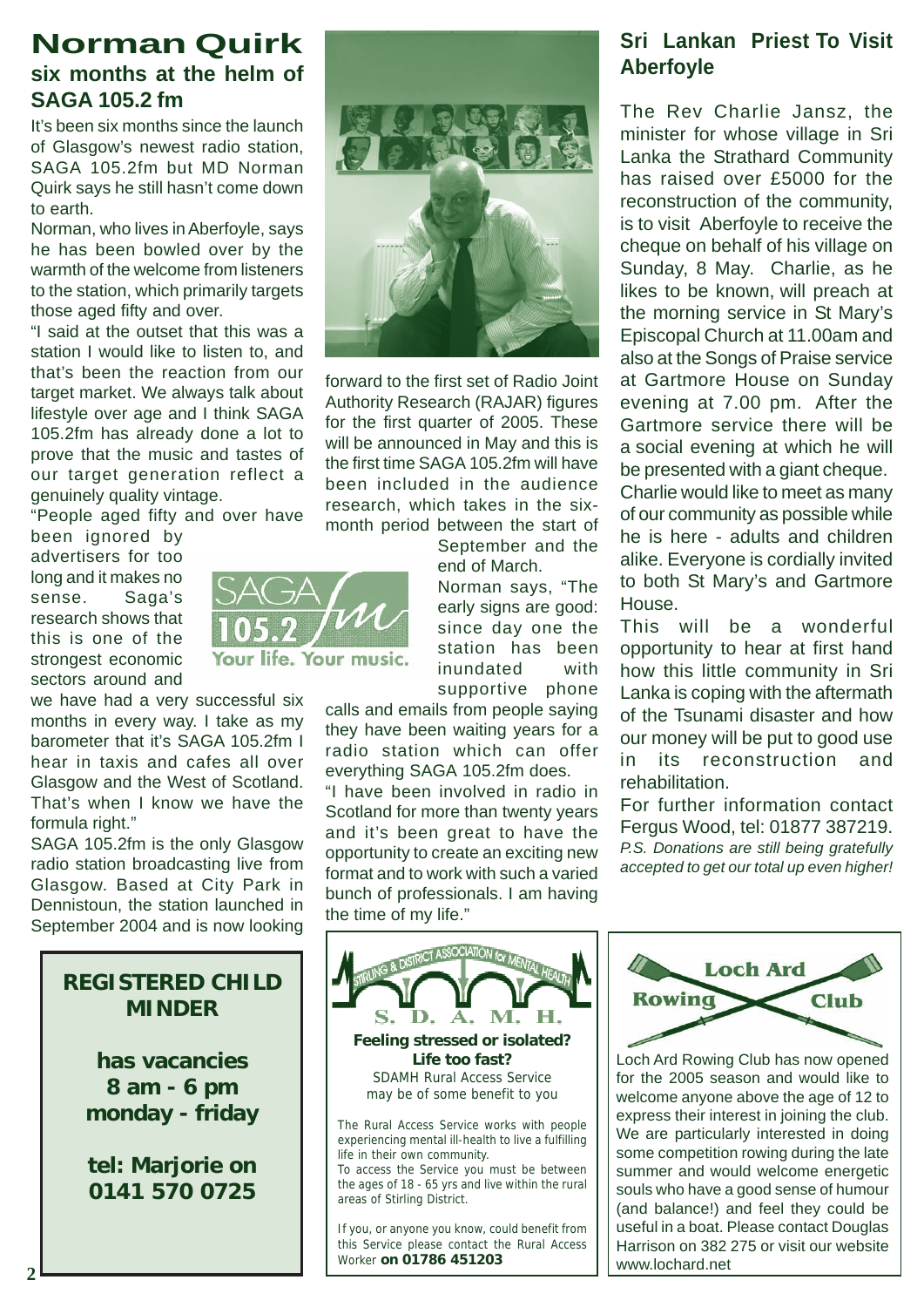### **Springbok meets Jocks in Frocks?!!**

Come with us to the ceilidh laddie, I was told! Ceilidh? Sure I will go to the ceilidh - is it something you can eat? "*No, its traditional Scottish dancing and lots of drinking*", from the mouth of an Englishman. Very excited I bought my ticket which said I should take my own grub and my bottle. Luckily there were many Scotsmen around to explain to me what that actually meant.

Now well on my way to the Kinlochard Village Hall I started wondering if I should have borrowed the neighbours knife and sword? What if I get challenged to a fearsome sword fight for checking out the totty! But then again, this is not Glasgow so I should be alright! Coming from warmer climates, I was battling against the cold and there at the Village Hall entrance were standing two Scotsmen in their kilts! Only one question came to mind, what's underneath it? I was warmly welcomed with my curious eyes not knowing what was going to happen next. I was told to make my way through the crowd of dancing people to meet up with my French friends on the far side of the hall.



Finally at a ceilidh! I could feel the vibe already! Actually, I felt it better in my ribs as the enthusiastic dancers bumped into me. All in good spirits as The Kinlochard Ceilidh Band set the mood. After a few drinks it was time to try the dancing!

So there's a South African, two French guys (who I only met the day before in the Bunkhouse) and two Englishmen who didn't even know the difference between a kilt and a frock, shuffling about on the dance floor. To our rescue came an experienced Ceilidh dancer who was very helpful, although he didn't manage to make us look less like comic dancers.

Then came the raffle. I would like to thank the lady who won and gave back the oil lamp, which I then won. Unfortunately I left the hall without it  $-1$ didn't mean to leave it behind, I really liked it. Thank you for a memorable night.

JJ Botes

Forest Hills Watersports Centre offers a multitude of activities to groups and individuals. Taster sessions for beginners are available all week, while those with more experience can benefit from further training or simply hire one of our boats. All activities are under the supervision of qualified staff, and all necessary equipment can be provided for a safe and enjoyable day, weekend or week away.



### **open to everybody...........with something for everyone!**

Sailing, Canoeing, Kayaking, Fishing, Boat Hire, Mountain Biking, Quad Biking, Off Road Driving and Safari's, Climbing, Abseiling, Archery, and multi-activity courses. There is a wide range of equipment at the centre available for any activity which you wish to pursue.

> FOREST HILLS WATERSPORTS CENTRE Kinlochard, Aberfoyle, Stirlingshire FK8 3TL Phone 01877 387 775 Email foresthills@goforth.co.uk

**Electrical Contractors**

♦**Domestic** ♦**Commercial** ♦**Industrial** *Domestic Appliance Repairs*

**Tel/Fax 01877 385231 Mobile 07885 841735**

> Hazel Cottage, Cardross Estate, Port of Menteith FK8 3JY



# W R V s make it count

### **Community Transport Good Neighbours STIRLING**

WRVS volunteers are weel kent faces in the Strathard area. The community transport/good neighbours project has been in operation in this area for the last 7 years or so, on one scale or another. It now has a new Manager, Sandra Clements has replaced Senga Awlson as project manager for this area. .Sandra will be out in the area in the near future, visiting doctors surgeries, libraries and generally pestering hard working shop owners and other buildings with advertising facilities ( glass doors or the window will be adequate!) to display posters and leaflets, advertising the service. She will also be manning a stand at the environmental open day on May 25<sup>th</sup> in Strathard Village Hall, so feel free to come along and ask questions or volunteer your services.

Volunteer drivers provide transport for elderly, frail, housebound people or those with serious mobility problems, who are isolated by location or personal circumstances, to visit day care centres, visit doctors, hospital, clinics or friends and relatives. Our volunteers can also do a bit of gardening, simple DIY, dog walking, prescription collection, assisted shopping and generally the sort of thing a friend, neighbour or family member would do.

If you would like to become a volunteer with the project or know someone who could benefit from the service, please call **Sandra on 01786 450718.** This project offers a flexible volunteering opportunity for everyone, you can do as little or as much as you want, no matter how little you do, be assured it will make a huge difference to people in your communities lives.

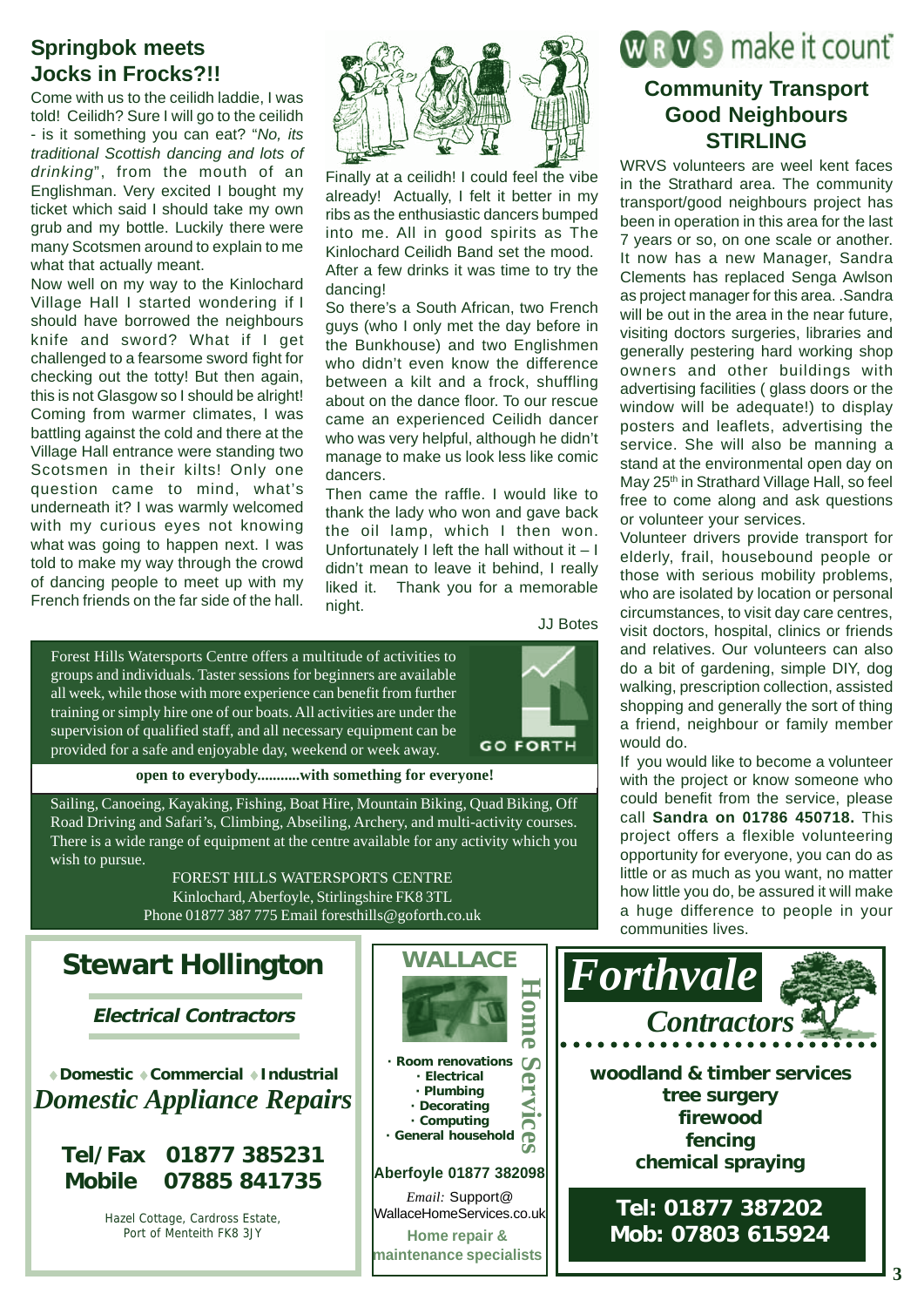# **Spring into Action in The Wonderful Woods Of Loch Lomond And The Trossachs**

Forestry Commission Scotland has just launched a spring campaign in Loch Lomond and the Trossachs. Called 'Active Woods', the campaign aims to promote the benefits of healthy exercise and peaceful relaxation in the woods and forests.

During the spring Forestry Commission Scotland will be raising public awareness of the recreational opportunities available in local woods through a leaflet, a website (www.wonderfulwoods.co.uk/ spring) and features in the local press.

Stuart Chalmers, District Forester for Cowal and Trossachs, and Recreation Ranger, Peter Mitchell, launched the campaign at David Marshall Lodge, Forestry Commission Scotland's visitor centre near Aberfoyle in Achray Forest.

Stuart Chalmers, said at the launch:

"From gentle woodland wanders to challenging mountain bike trails, fun family events to wildlife watching, there's something to suit



*Recreation Ranger Peter Mitchell launching the campaign and spring leaflet at David Marshall Lodge.*

all ages, abilities and interests in the forests of Argyll.

"Woods aren't only good for the body - they're good for the mind too.

Getting out to the woods is a real stress buster. Research has shown time and time again that time spent in natural green space boosts people's wellbeing and morale."

Peter Mitchell added:

"We'd encourage people to pick up the Spring Active Woods leaflet from their local Tourist Information Centre or from David Marshall Lodge. It'll give them ideas of woodland places and events, and a spring diary that will help them get out and get active. Many of these events are taking place here at David Marshall Lodge, where we have walks, waterfalls and wildlife, including osprey watching."

For even more ideas on how to enjoy Argyll's forests and woods, people can log on to the website www.wonderfulwoods.co.uk/ spring or see the features in the local press.

In addition, the Forestry Commission Active Woods website

( www .forestry .gov .uk/ activewoods) highlights details of thousands of great places to go, and a host of fit and healthy activities and events happening in woods and forests across Scotland.

*The Rob Roy Hotel*

**Have you seen the changes on your own doorstep? The transformation needs to be seen to be believed!**

Why not come and try the *all new* bar menu, lots of favourites with the odd twist. We pride ourselves on making as much as we can in-house with local produce.



# **Open every day, serving food till 8.45pm**

Steven Bundy our Head Chef and his team are producing some superb four course dinners in our non smoking Green Room Restaurant and from only £16.95 plus Tea & Coffee you can always find a "special occasion" to save you from the washing up. *We also specialize in "Fair Trade" Teas and Coffees which you could always combine with some home baking.* So come on in and have a look at what we've done and add us to your list of regular haunts. We will be very glad to welcome you.

# **Tel: 01877 382245 Fax: 01877 382262**

*Aberfoyle, Stirlingshire, FK8 3UX*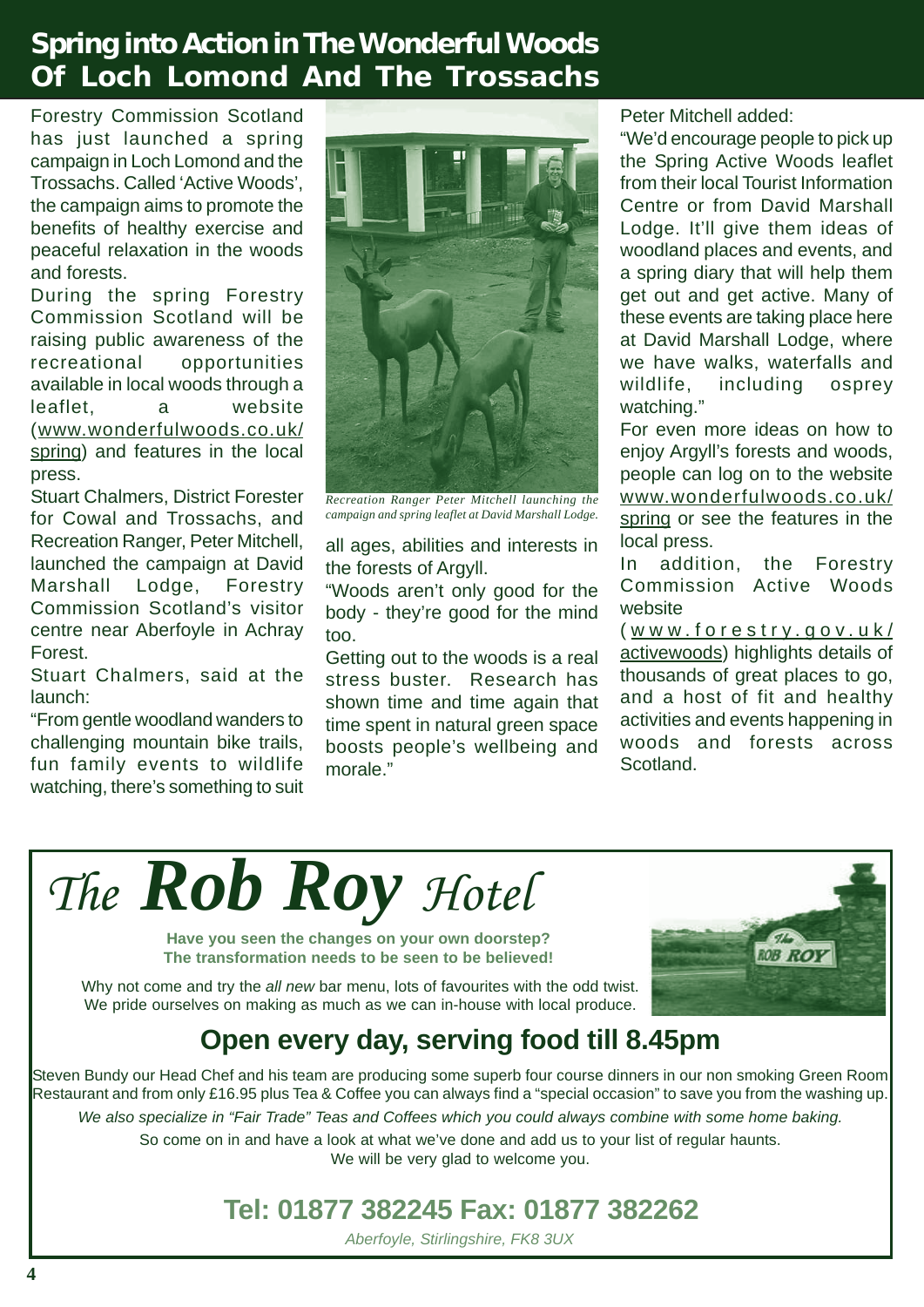### **editorial**

We seem to have gone all international in this edition. We have a report from India; news that a team is going to the base camp of Mt. Everest to raise funds for the Anthony Nolan Trust; an opportunity to meet the minister from Dehiwela and find out how money raised here has been used to help people affected by the tsunami; even Wellie Boot has news from Madeira.

Of course, the news from nearer home is always interesting and the reason why so many former residents and visitors subscribe. I don't know whether it is the extended holiday period, the weather, the increased pace of life or a combination, but contributions have been very slow to come in this month. I know our readers would have enjoyed reading about the very successful joint Easter service at the David Marshall Lodge; they would be interested in hearing how the cold spring is affecting the bird life; and what is happening about the skip and the roads? Is anybody out there?

Many thanks to all who have submitted such interesting and often amusing pieces. Please keep them coming.

Remember, if you have something to tell us but feel uncomfortable about writing it down, get in touch with us; we have reporters! Otherwise, post it, hand it in at the Post Office or email.



Musicians Helping The Fight Against Cancer

The Scribbler's Picnic is a Registered Cancer Relief Charity based in Stirling, which was set up by local musicians along with family and friends of Graham Whitelaw who died of cancer in April 2001. A fine pianist, Graham also wrote a popular weekly column for our local paper The Stirling Observer under his pen-name "The Scribbler".

Our fundraising efforts centre on "The Scribbler's Picnic", an annual Music Festival & Family Fun Day held each summer in Stirling. As well as local talent, this day has featured performances from international legends such as the late great Jim Macleod, and ex-Cream bassist Jack Bruce (both patrons of the charity).

Like many of these things, The Scribblers Picnic began small but quickly took off. Now thousands attend each year, raising many thousands of pounds for The Picnic's five designated charities: C.H.A.S., Maggie's Centres, Marie Curie Cancer Care, Macmillan Cancer Relief and Strathcarron Hospice.

Aside from excellent Live Music, there are Displays, Competitions, Sideshows, Celebrity Guest Appearances and a large Charity Fete where other registered charities and community groups can come along and raise money and awareness for their own good causes.

Stirling County Rugby Grounds at Bridgehaugh, Stirling is the place to be on Sunday 19<sup>th</sup> June for the 4th annual Scribbler's Picnic. Music, food & drink from 12 noon until late plus entertainment & charity stalls suitable for all the family, and all profits donated to 5 cancer charities.

### **Scribblers Stroll**

Why not come to Stirling on Sunday 1<sup>st</sup> May for a short stroll & raise funds for 5 cancer charities.

The Scribblers Picnic committee has organised the Scribbler's Stroll between the Tartan Arms, Bannockburn & Stirling Rugby Club.

No entry fee and no minimum amount of sponsorship, just as much as you can raise for Strathcarron Hospice, CHAS, Marie Curie Cancer Care, Macmillan Cancer Relief & Maggies Centres.

Stroll starts 1pm (booking in from 11.45). Walkers can at their own pace make their way along the route using the refreshment & toilet stops where necessary. Entertainment at start & finish so why not make it a day out whether as an individual, group or family

**For sponsorship forms, stallholders application forms and further information , phone Jim McKenzie on 01259 218216 or email info@scribblerspicnic.com, or visit www.scribblerspicnic.com**

### **CFSLA Payroll Lottery**

The local council staff lottery (Clackmannanshire, Falkirk & Stirling Local Authorities) has developed its own website. Details of local community groups and charities who have been successful in obtaining equipment are listed as well as information and forms to apply for financial help. Why not check it out on www.cfsla.org.uk

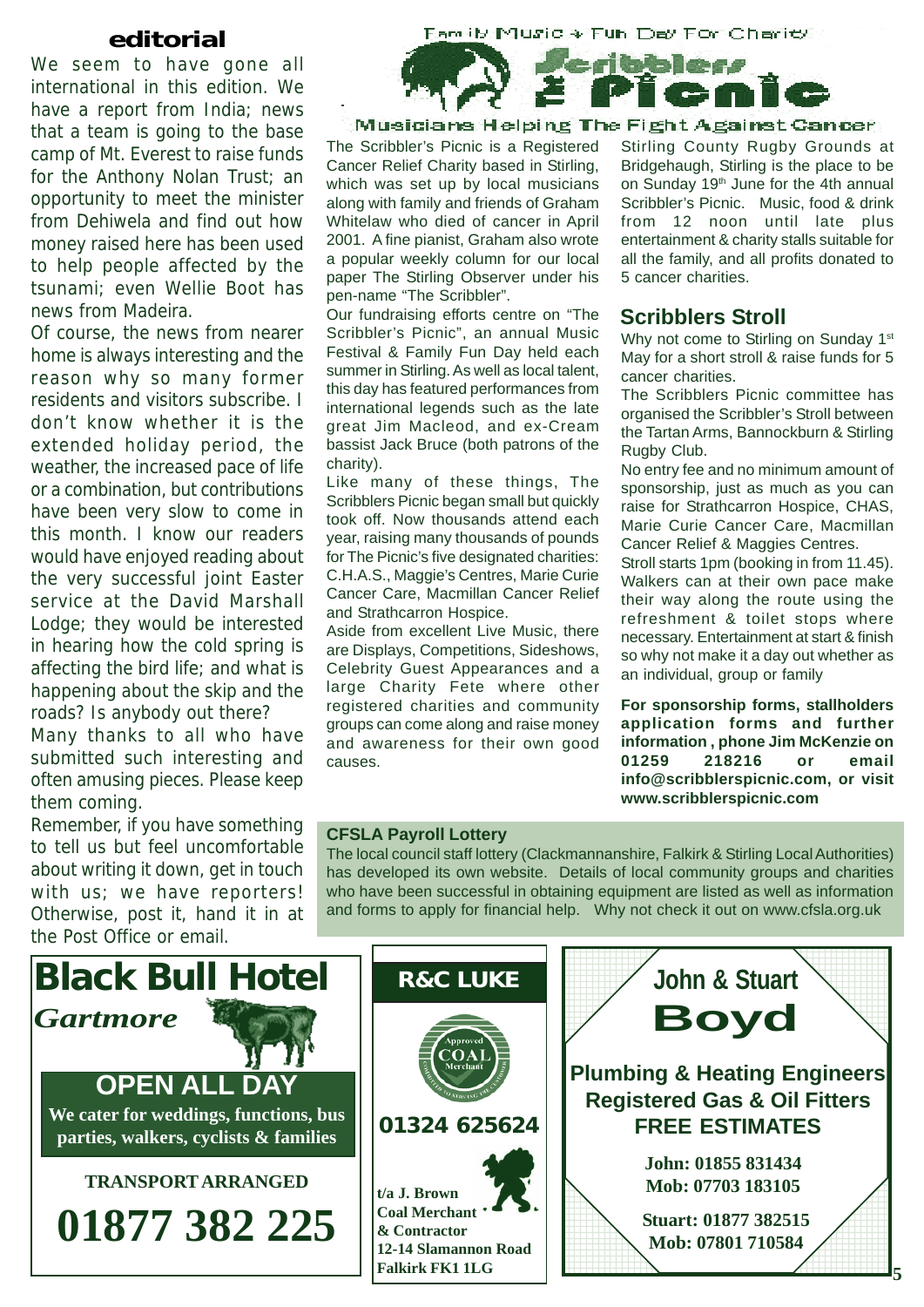

### The Heritage Heart *The David Marshall Lodge - A History Part Two: Roots*

It is clear that The Lodge would not exist today but for the collective efforts of a great many individuals within The Carnegie U.K. Trust who were instrumental in its conception, and the subsequent skills and endeavours of the architects, planners and builders involved in its construction.

However, in order to gain a fuller understanding and appreciation of its

history, we must travel further back in time. Of the many Scots who have played key roles, over the centuries, in the public stage of the world as prime ministers, as presidents, as admirals and generals, it is impossible to do justice. Their biographies would fill a library. This terminology is entirely fitting, therefore, as we begin to learn the story of possibly the best known benefactor of all time, celebrated in over two and a half thousand such institutions in every state in America and in many countries throughout the world, and celebrated in the many educational grants and scholarships that bear his name.

Born the son of a master handloom weaver, in a cottage in Dunfermline in 1835, the picture of Andrew Carnegie's life appears ever more remarkable when it becomes clear he had little in the way of schooling. After only five years of educational upbringing, the Carnegie family emigrated to America, settling eventually in Pennsylvania. At the age of only thirteen, Andrew obtained a job in a textile mill, where he rapidly progressed through the ranks. In 1850, aged 15, from messenger boy at a telegraph company, he became, within two years, a telegraph operator and then personal telegrapher and secretary to Thomas A. Scott, the superintendent of the new Pennsylvania railroad. By all accounts, Scott was the man who set the young Carnegie on the

capitalist road, advising him on all matters financial. Was he, then, the true catalyst of all that was to come?

In any event, Carnegie quickly moved on to take Scott's job and become superintendent himself. He learned to buy stocks and shares in companies he could then persuade to do business with the railroad, so increasing their value. Displaying an inordinate sense of vision and a shrewd perspective of opportunity, Carnegie was confident enough in his powers of discrimination to risk money in a variety of investments. Recognising



the needs of a rapidly expanding economy, he moved on from the railroads and into iron and steel construction, with the building of bridges a priority.

Carnegie, already a millionaire, now had the upper hand. As new bridges were constructed, and new lines were opened, he was able to deal with the railway companies, bargaining on costs for the tracks which, as it happened, were supplied by another of his companies, if they agreed to carry his steel for him. As his empire expanded, this effectively meant these companies became selfperpetuating, which enabled him to delegate more and more to others. This, in turn, allowed him to travel back to Scotland for extended holidays. In 1892, however, Carnegie's ruthless

streak had disastrous effects. An incident



in his steelworks in Homestead, Pennsylvania, on the back of his decisions to lower wages and derecognise the union, resulted in a pitched battle as strikers came to blows with Pinkerton detectives drafted in to deal with the situation. Ten people lost their lives during the fracas, which caused a national outcry. Tragic as these circumstances were, clearly they proved to be a pivotal moment in Carnegie's life.

Astonishingly, within nine years, this complex and contradictory empirebuilder tuned his attention to shedding

> the surplus wealth he had acquired.

> Selling out his steel interests, he devoted himself to philanthropy. The amount of money he began to give away was immense. At the time of his death, in 1919, at the grand old age of 84, he had bequeathed over £70 million.

Establishing educational institutions throughout The Americas and Britain, and setting up pension and retirement funds for his deposed workers, together with cultural foundations

and peace organisations, Carnegie continued to ignore the savage criticism coming his way via the press on both sides of The Atlantic.

Despite this, in giving away his fortune, Carnegie achieved his aim in life, and one community which benefited more than most was Dunfermline, which he described as "the most sacred place on Earth". Amongst a series of "princely gifts" he bestowed on the town of his birth was the establishment of The Carnegie Dunfermline Trust, which will form the continuing part of this story. Andrew Carnegie was mourned all over the world and remembered not for being a brilliant, uncompromising and ruthless entrepreneur, but as the most generous Scot who ever lived. It is a fitting title, and one that he keeps to this day.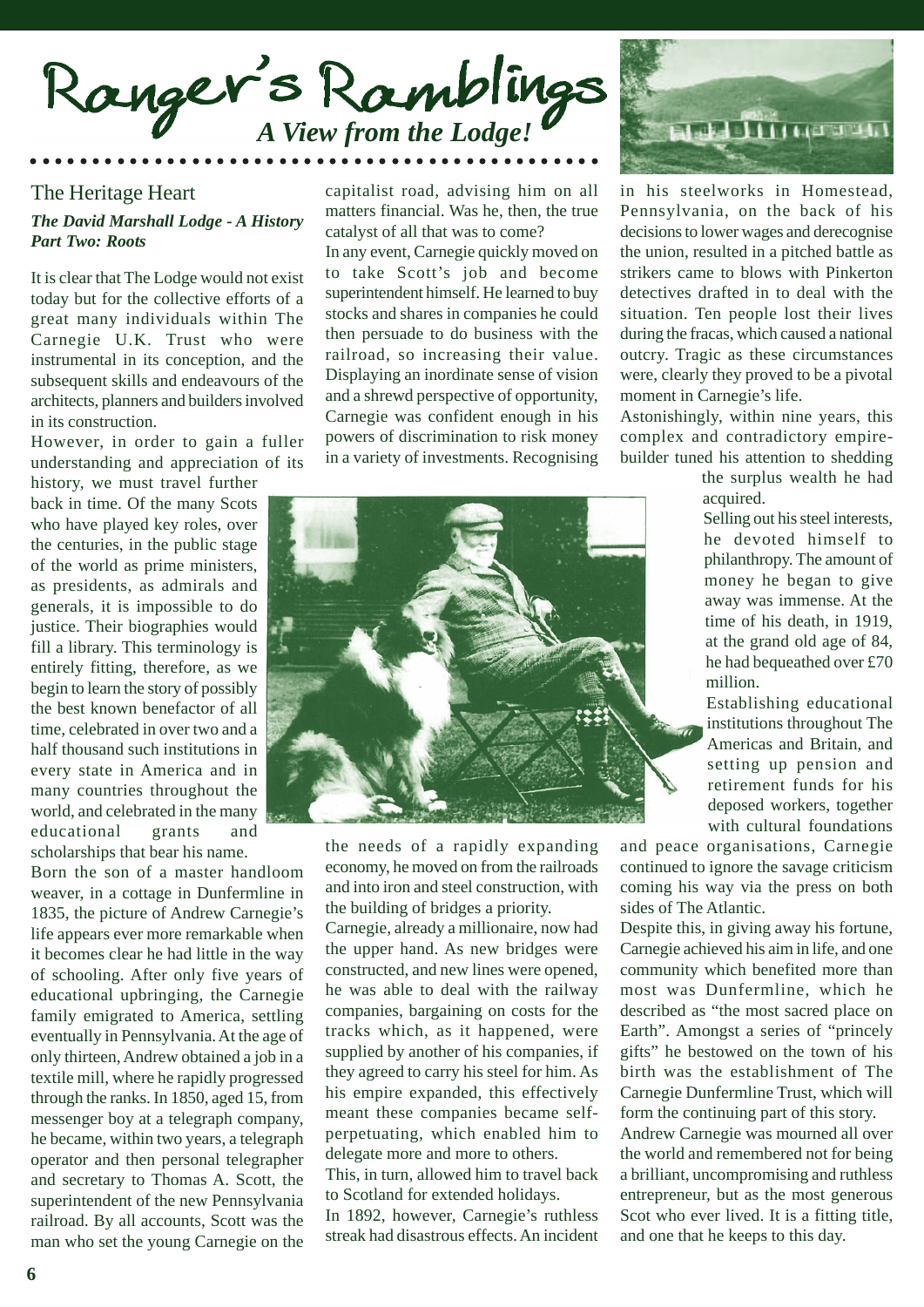# **Sylvia Jackson MSP**

It goes without saying that roads maintenance has been a big issue in the Stirling Council area. The recent national survey showed that in the case of Stirling, 'A' and 'B' roads are at about the Scottish average level but the C and unclassified roads are in a poor state. Stirling Council has 613km of roads in this latter category.

In response to this, Stirling Council's 2005/2006 budget has recognised road maintenance as their second corporate priority after education and has allocated an extra £1.5 million per annum for road maintenance over the next three years. It is maintained that these additional resources should allow the Council to restore the roads to the Scottish average.

Officers at the Council are now preparing a list of priority roads to be resurfaced. Whilst, not all of the roads identified by communities in Stirling who feel aggrieved about the condition of their roads will be able to be included, I do know that a great deal of work is being carried out by the Community Council to raise awareness of the ongoing concern over the condition of the B829

Aberfoyle to Inversnaid road. This also included a petition by Kinlochard community. Anne McGuire and I have continued to work closely with the community in putting points forward to Stirling Council.

In determining the roads to be resurfaced the Council will take in to account both the condition of the road and the traffic volumes and I am informed that there is some dedicated funding available for the B829 as a result of new developments taking place at Ledard. The roads from Aberfoyle, Gartmore and Drymen also suffer from the effect of heavy timber lorries frequenting the routes and the B829 also copes with coach traffic. It is also a route which, along with 3 or 4 other areas in Stirling, is frequently flooded both in the village of Aberfoyle and along the shores of Loch Ard.

With regard to recent and on-going flood damage I have written to Stirling Council to be updated about their on-going work to identify action plans for forwarding to the Scottish Executive for funding.

On other news, I am also backing the national campaign to raise public awareness of the measures to tackle antisocial



behaviour and I am urging people in this area to take part in the first 'Standing Up to Antisocial Behaviour Awards Scheme'.

The Awards scheme has been set up to recognise the drive, courage and commitment of local people who have tackled antisocial behaviour and made a real difference in their community. Applications are available from my Stirling constituency office as well as all Co-op Stores.

As always I can be contacted at the Parliamentary Advice Office at 22 Viewfield Street, Stirling FK8 1UA Telephone: 01786 446515 Email:

sylvia.jackson.MSP@scottish.parliament.uk

# **Aberfoyle Motors Limited**

Main Street. Aberfoyle FK8 3UG Tel: 01877 382341 Fax: 01877 382735

# **FORECOURT SERVICES**

newsagent Confectionery Ivideo & DVD hire Omilk sandwiches+ice cold drinks+off sales 6.30am-6pm Monday - Saturday 7.30am-6pm Sunday

### **GARAGE WORKSHOP**

**MOT's WHILE YOU WAIT** servicing, tyres, exhausts, breakdown recovery & general repairs 8am-5pm Monday - Friday



Coach, Minibus & Taxi Hire (24hrs 7days) contract, to urs, parties, weddings, airports etc. Whatever the occasion we'll be happy to quote Office Open Monday - Friday 9am-6pm

We are also the main stockist for Calor Gas & CPL Solid Fuels (coal, logs, peat & kindling)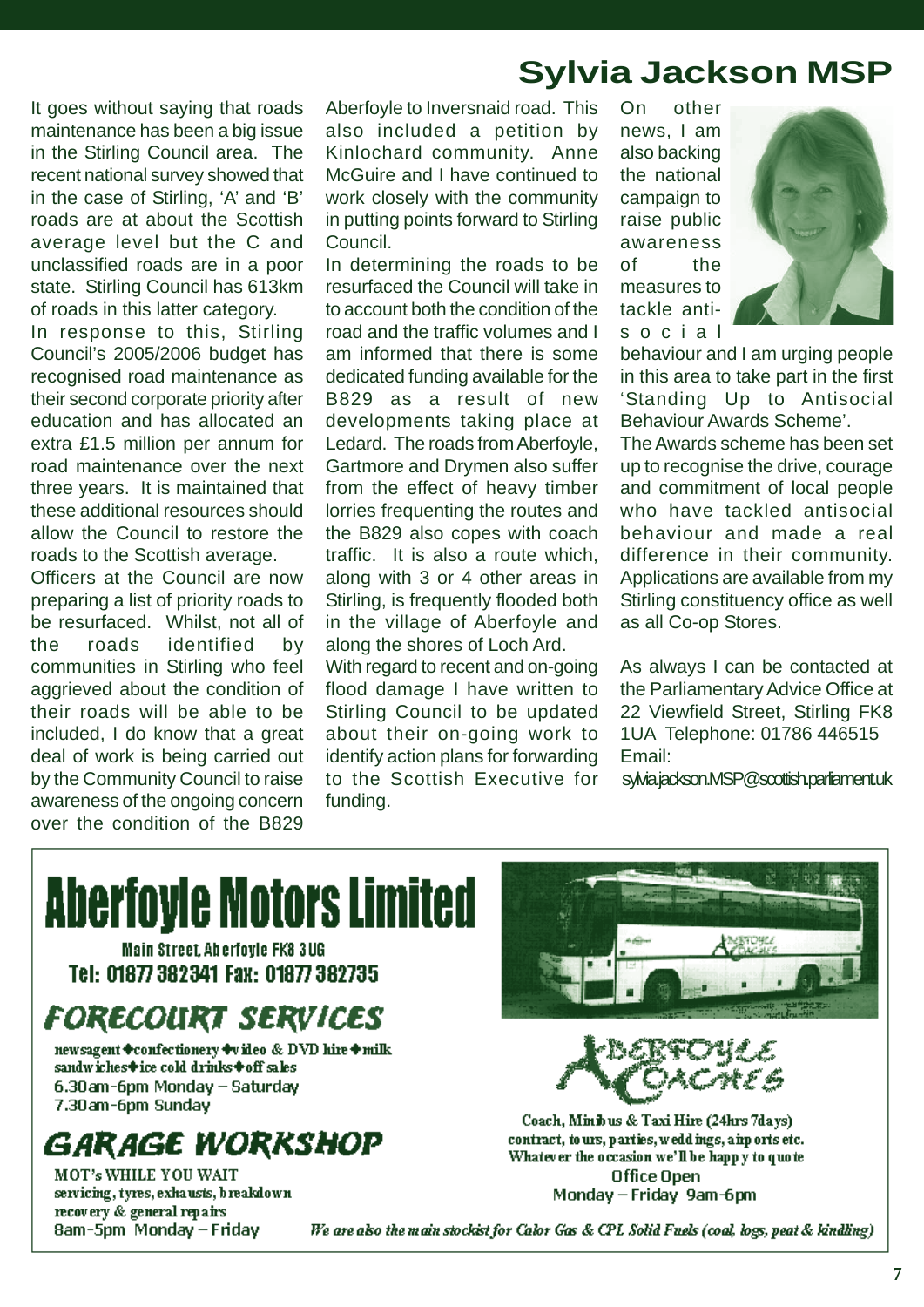# **Strathard Community Trust**

This is to update you on progress with the trust since the article in last month's Strathard News. The Trust was formally incorporated on the 8th of March. Charitable Status, which will help the trust widen its fundraising activities, is still pending. Directors were appointed as follows:-

Maureen Campbell, Chair Lesley Quirk, Treasurer Ian Marshall, Vice Chair David Miller is the Company Secretary and Brenda Barclay is the Administrator

There are still 4 vacancies for Coopted Directors. Under the constitution, 3 of these vacancies are to be filled by nominees from the Traders Association, The Local Churches and The Community

**8**

Council. Maureen Campbell will write to these organisations to request the name for their Nominee.

### **Membership:**

**Who can join?** All who live or work in the Strathard Community Council area can become a member of the Trust. Membership is £1 a year. You will be welcome to attend Trust meetings and bring your ideas.

**How to join?** You can send in the form printed here or pick up a form in the Post Offices at Aberfoyle and Kinlochard, Aberfoyle Garage, Inversnaid Hotel or the Bunkhouse at Inversnaid.

**Why join?** Members can do as much or as little as they want to support the Trust. Simply by paying your £1 you will demonstrate your support and will also help with the running costs. You are welcome to contribute in other ways – by helping one of the existing action groups or by coming up with an idea for another project to help the community

### **Launch**

The Launch of the Trust will be held on 13 June, at 6,30pm, in the Memorial Hall. Aberfoyle Garage will arrange transport for the pick up of members of the community from the Kinlochard area to enable them to attend the launch. More information will be in the next edition and there will be posters around the villages. Either join

| <b>Strathard Community Trust – Membership Application Form</b>                                                                                                                                                                                           |
|----------------------------------------------------------------------------------------------------------------------------------------------------------------------------------------------------------------------------------------------------------|
|                                                                                                                                                                                                                                                          |
| Full Membership is open to all, over 18 years of age, who live or work in Strathard.<br>The Cost is £1 per annum for Full, Junior (under 18) or Associate (Supporters from outwith Strathard)<br>** Junior and Associate members have no voting rights** |
| Name: Mr/Mrs/Ms                                                                                                                                                                                                                                          |
| Address (Home, or Business if you work, but do not live in Strathard)                                                                                                                                                                                    |
|                                                                                                                                                                                                                                                          |
|                                                                                                                                                                                                                                                          |
|                                                                                                                                                                                                                                                          |
|                                                                                                                                                                                                                                                          |
|                                                                                                                                                                                                                                                          |
| <b>Telephone</b><br>email                                                                                                                                                                                                                                |
| I wish to apply for membership of Strathard Community Trust Ltd<br>I enclose the membership fee of £1                                                                                                                                                    |
| <b>Signed</b><br>Date                                                                                                                                                                                                                                    |
| Please send the completed form together with payment, cash or cheque made out to Strathard<br>Community Trust Ltd, to Lesley Quirk, Treasurer, Glencleland House, Aberfoyle FK8 3TJ<br>Or drop it off at Aberfoyle or Kinlochard Post Office             |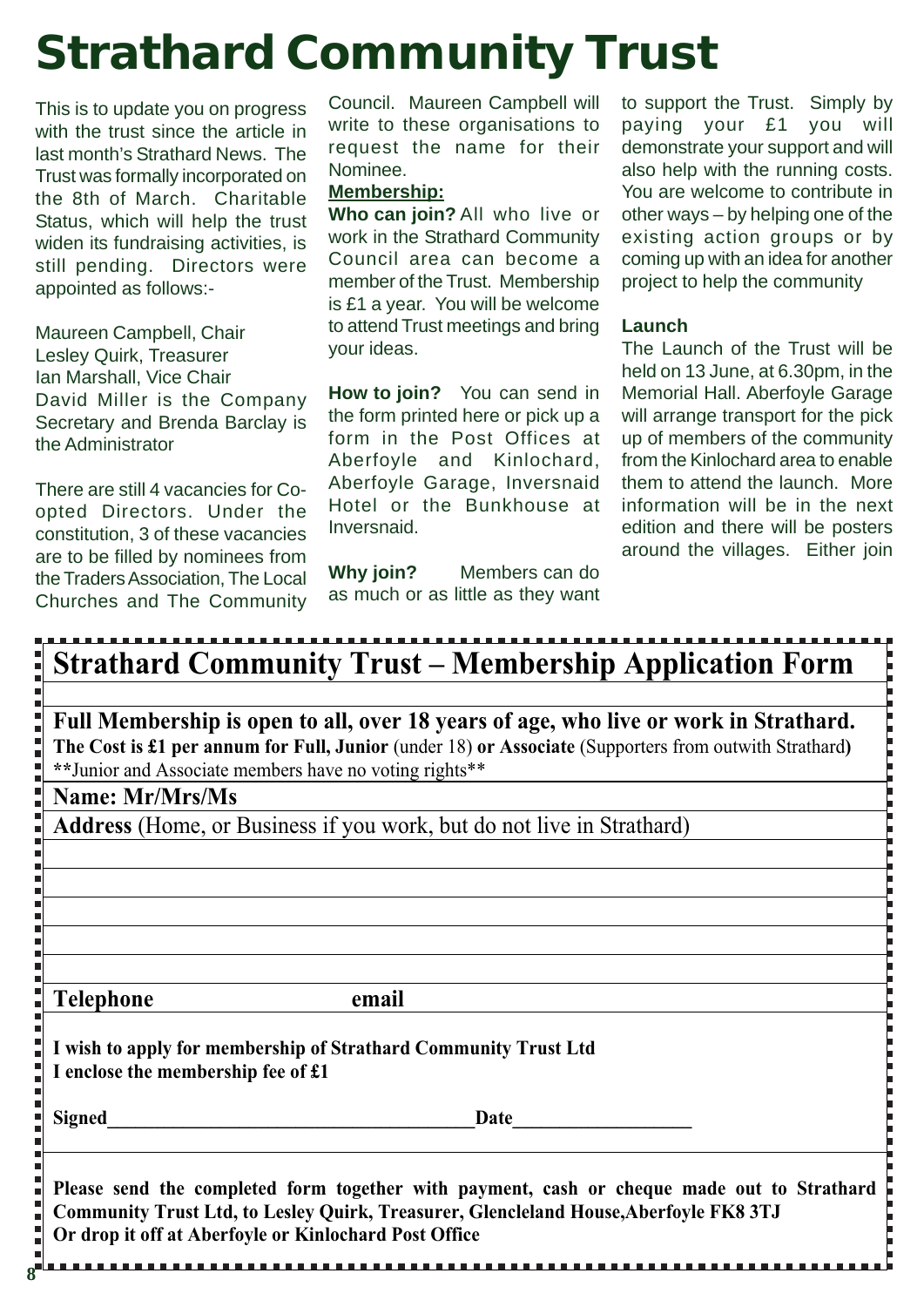# **Strathard Community Trust: Reports from Working Groups**

### **Working Groups**

There are currently 4 working groups taking projects forward with the support of the Trust and its Directors

- **1 Environmental, Social and Community.** Maureen Campbell & Ian Marshall
- **2 Paths and Trails.** Maureen Campbell & Ros Dingwall
- **3 Local Economic Development** John Paterson & Lesley Quirk
- **4 Youth Group** John Paterson

**1. Environment, Social and Community** - The final work on the **Aberfoyle Car Park** will commence on 18 April and will last for a period of 2 weeks. **Kinlochard Village Hall** is raising funds for an extension and a Race Night is proposed for the end of April. **The Strathard News** is doing extremely well and going from strength to strength.

John Clow is currently carrying out a feasibility study on setting up a **Waste Management and Recycling Site** in the area, now that we do not have the skip anymore. If this is feasible, the intention is to set up a community business to manage the site and provide local employment. John is also hoping to involve Port of Menteith and Gartmore community groups since the loss of this facility affects all 3 communities. This will not be a quick process but he will give regular updates on progress.

February. See last edition for full report. The Group will meet and discuss the outcome and take things forward. **Historic Route** – There is to be an archaeological dig carried out, with the help of volunteers, under the supervision of an archaeological contractor. This will take place for 5 consecutive days starting on 18 April. Several volunteers have already come forward. This is a wonderful opportunity to get to grips first hand with the history of Strathard on sites dating back to the time of Rob Roy and the Jacobite Rebellions. If you want to volunteer, contact John Digney Tel. 01877 382636 **2. Paths and Trails** - Phase 2 of the public consultation process took place during the last week-end of

**3. Local Economic Development Tourism and Visitor Management** The Group is working with the National Park and the Forestry on the subjects of signage, paths. New visitor attractions are also being explored. The development of a Branding strategy for the area is still ongoing. John Epps is continuing to encourage and support **Local Crafts** suppliers to develop new markets

**4. Youth Group** - Paddy Nixon is leaving the area. A Funding Application has been put forward. The Trust will fully support the work being carried out by the Youth Group.

| ABERFOVLE HOLIDAVS                                                                                                                                                                                                                                                                                                                                                            |                              |                          |              |  |  |  |  |  |  |
|-------------------------------------------------------------------------------------------------------------------------------------------------------------------------------------------------------------------------------------------------------------------------------------------------------------------------------------------------------------------------------|------------------------------|--------------------------|--------------|--|--|--|--|--|--|
| Thinking about buying, selling, renting<br>or converting a timeshare to points?<br>Then we can help.<br><b>HOLIDAY RENTALS</b><br><b>Sunset Beach Club</b><br><b>Bedroom Apartment<br/>Sleeps 4</b><br><b>13th to 27th August</b><br>£375<br><b>CHRISTMAS &amp; NEW YEAR</b><br><b>5 Star ORANGE LAKE RESORT</b><br>ORLANDO, FLORIDA<br>2 Bedroom - Sleeps 6<br>£799 per week |                              |                          |              |  |  |  |  |  |  |
| Resort                                                                                                                                                                                                                                                                                                                                                                        | Week                         | <b>Apartment</b><br>Size | <b>Price</b> |  |  |  |  |  |  |
| <b>Forest Hills</b><br>Trossachs Club                                                                                                                                                                                                                                                                                                                                         | 27<br><b>Summer Holidays</b> | 2 Bedroom<br>Sleeps 6    | £2,750       |  |  |  |  |  |  |
|                                                                                                                                                                                                                                                                                                                                                                               |                              |                          | £2,500       |  |  |  |  |  |  |
| Windermere<br><b>Marina</b>                                                                                                                                                                                                                                                                                                                                                   | 12                           | 2 Bedrooms<br>Sleeps 6   |              |  |  |  |  |  |  |
| El Capistrano<br>Village                                                                                                                                                                                                                                                                                                                                                      | 19 & 20                      | 2 Bedrooms<br>Sleeps 6   | £999<br>Each |  |  |  |  |  |  |

**Timeshare Consumers Association** 

# **RANGERS CORNER**



*The birds are here, we know this to be so And to tell the tale, we have our own sweet Jo; Healthy of mind, healthy of heart And certainly capable of playing the part; All too willing to talk the talk As she bounces round The Lodge like a young springbok; Full of enthusiasm as she spreads the word Of this truly magnificent bird. But a note of advice for the weak and faint-hearted, You'll be caught in a snare once she gets started. For in a question and answer period, you should be aware Jo may just handcuff you to the nearest chair, Not letting go until you've heard the story Of the ospreys in all their feathered glory. I jest, of course...you really should know For we are all very happy to have her in tow. So visit The Lodge and wipe away that frown As the curtain draws back for THE ONLY SHOW IN TOWN!!!*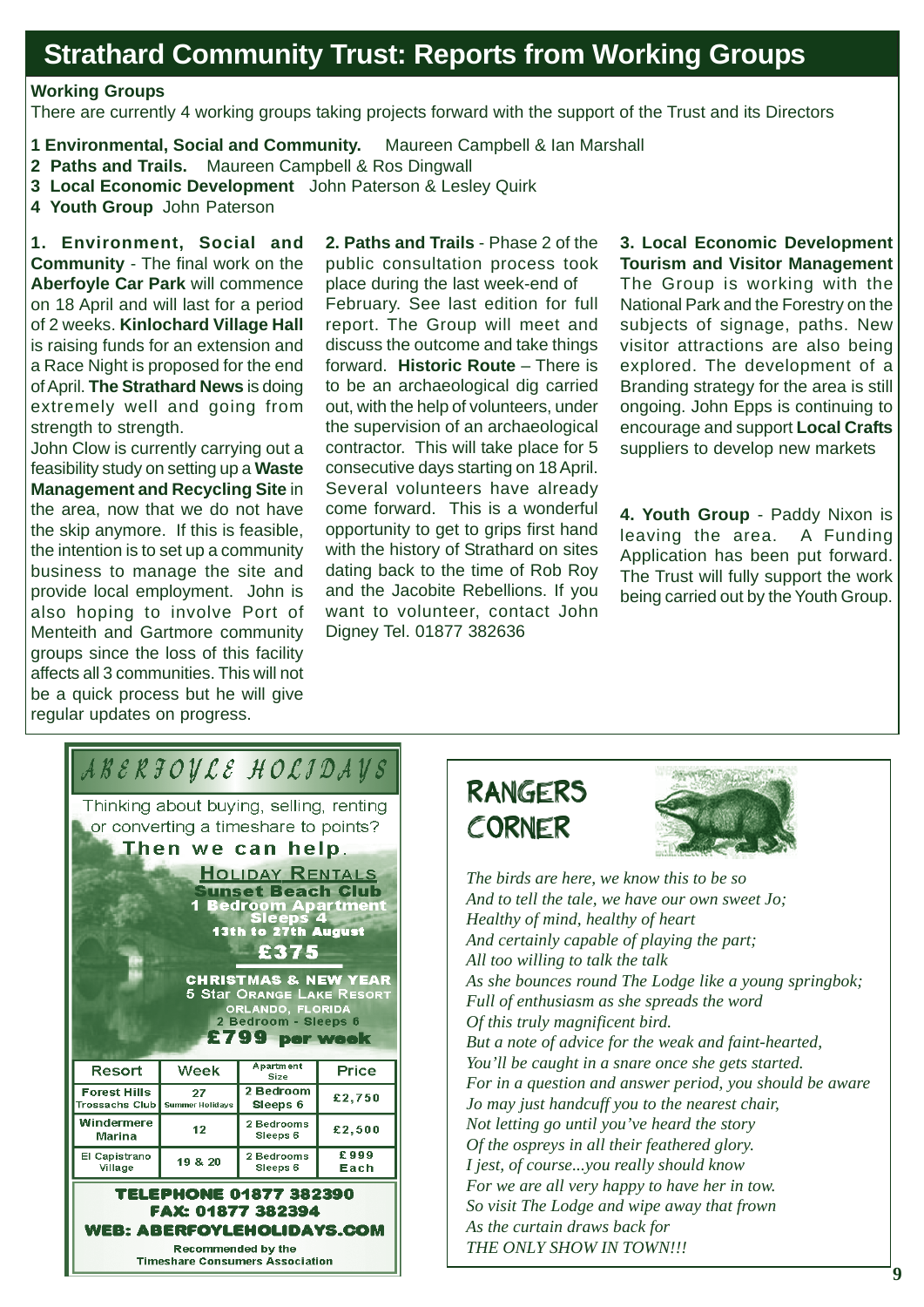

### **Loch Lomond** & The Trossachs **National Park**

Thank goodness the General Election has been confirmed for 5th May. That, ladies and gentlemen, is a relief because the launch of the Park Plan has been on hold as we were advised that we could not launch the Park Plan if the consultation period coincided with the Election Campaign for fear of political bias. For the life of me I cannot imagine how anyone could make political capital out of the Park Plan.

But now that we know when the election will be over we can confirm that the Park Plan will be launched on 16th MAY with our departmental Minister, LEWIS MacDONALD, taking the presiding role. The 'where' is a coup for this area as the setting for the occasion will be LOCH KATRINE. There then follows a consultation period which will stretch through the summer months into September. You will have the opportunity to make your comments and suggestions as there will be meetings and exhibitions throughout the Park area (and further afield) and for those who so wish a visit to our website at www.lochlomondtrossachs.org will give all the information you require. One advantage of the delay is that the consultation period will span the major part of the tourist season, thus allowing our visitors to comment too. After all it is a National Park. I will advise you, of course, of any of the events that will be taking place in this area.

After the consultation period all the submissions will receive consideration before the revised Park Plan is submitted to the Minister. If approved the Park Plan will then become the official document to which not only the Park

# **National Park News**

*Pairc Naiseanta Loch Laomainn is nan Troisichean by Owen McKee*

Authority but also all public bodies which operate in the Park will have to pay heed. Hopefully all the hurdles will have been overcome by early summer 2006.

That the Park Authority is not intent on having a Park that is little more than museum came into sharp focus at last month's Planning Meeting. Innovation is certainly being encouraged, not only in design but in the use of materials.

Plans for a replacement house on the banks of Loch Voil are certainly strikingly modern and oh! will the occupants have a magnificent view. The introduction of a turf roof may conjure up the notion of a dwelling from a bygone era but this home will have all the advantages of modern thermal techniques. I am looking forward to its completion in the fervent hope that my innate conservatism is blown away by a structure that will add even more character to a very lovely and atmospheric glen.

It is a relatively short step to Callander where the next change is envisaged. The Park Authority is pursuing with some vigour its aim of having a presence in each of the areas of the Park. The proposal for Callander is that the Rob Roy Centre will become the Gateway Centre for the eastern section of the Park.

As with the Gateway Centre at Balloch the Rob Roy Gateway will provide a visitor centre in conjunction with the Tourist Information Centre. But perhaps of more importance for us here is the fact that the upper floor will house administrative offices which will be able to deal with Planning and other enquiries. And when is all this to

happen? The feasibility studies have been done and are positive. Structural and fabric surveys are to be done but if these prove satisfactory, negotiations to take on the lease will commence with the hope of having the necessary alterations completed in time to open for Easter 2007.

You may recall that our plan to operate a solar boat was abandoned because of the excessive cost. Part of that scheme was to open up interpretative journeys round the islands of Loch Lomond, primarily Inchcailloch where Scottish Natural Heritage has a field station. That station and the access to it is to be improved with work commencing later this year. In co-operation with SNH the interpretative journeys will go ahead and a new electric powered 12-seater boat has been commissioned with delivery anticipated in May this year. The boat, which has green diesel back-up and is wheelchair friendly, will be stationed at Balmaha where work on the pier is progressing.

Slowly, and perhaps for some too slowly, things are being done which I am convinced will prove beneficial not only to the wellbeing of our communities but for the environment which we all cherish in the Park.

**As always I can be contacted as follows: By Post; Taigh Na Bhuth, Lochearnhead, FK19 8PR By Phone: 01567 830214 By email: owen@thevillageshop.fsbusiness.co.uk**

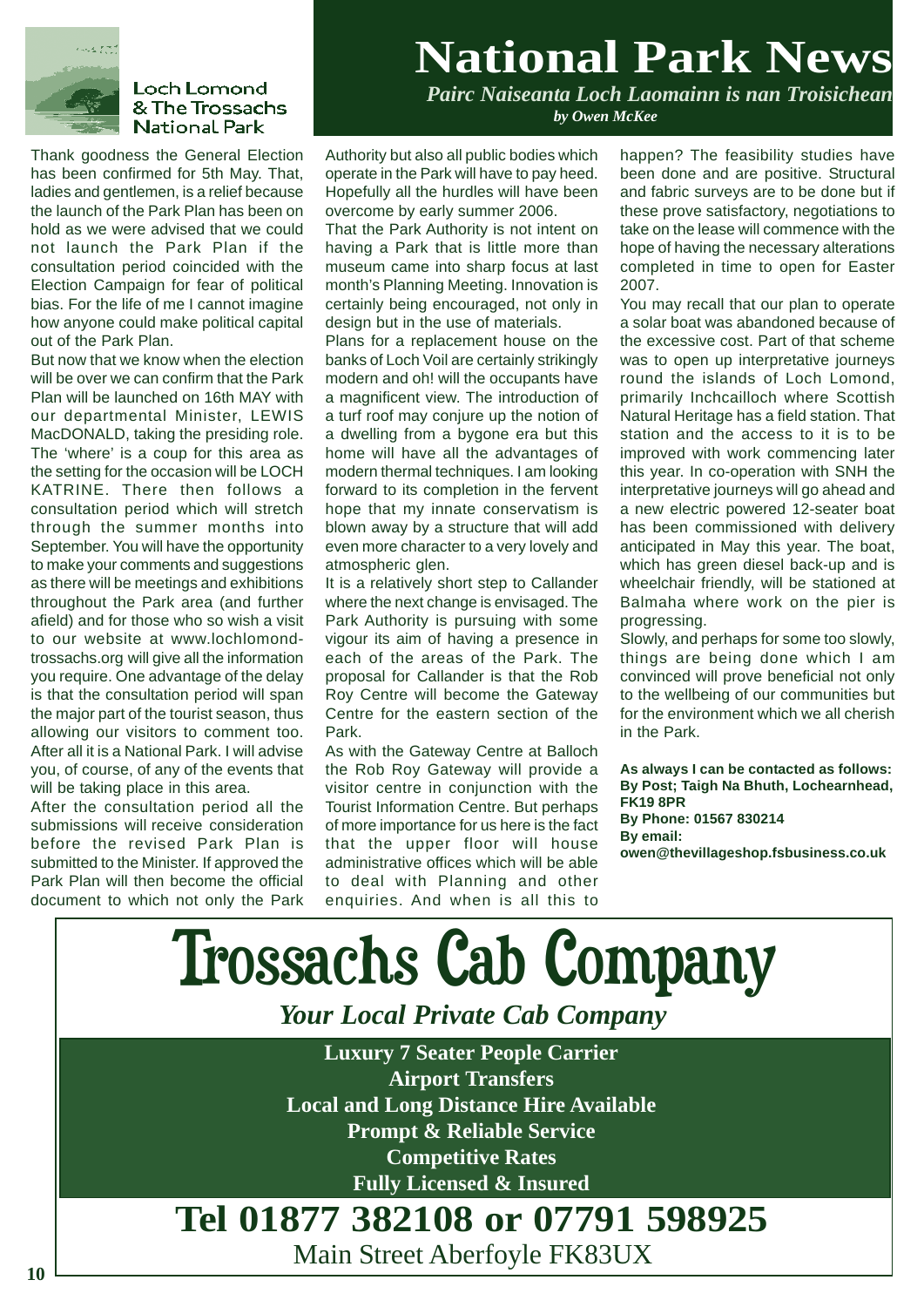### **Taking The Enduro Indian Challenge**

**By Ross Simpson**

In February 2005, around 100 individuals from all walks of life left the freezing weather and dark skies of the UK (and Aberfoyle) to take part in their own personal challenge and help others less fortunate than themselves. I was fortunate enough to be one of these individuals.

**The first aim:** to complete a gruelling seven day motorbike ride across southern India, covering some of the most formidable terrain this stunning area can offer. Each day we travelled long distances across mountains and hot arid desert plains, often riding from sea level to 7000 feet negotiating hundreds of spectacular hairpin bends. We rode through dense jungle, protected wildlife reserves and ancient forests, not to mention the chaos of Indian driving in the busy bustling towns that we also passed through.

**The second aim:** to raise £250,000 for three charities: World Wildlife Fund, The Rainbow Trust and the Pain and Palliative Care Society.

Set amidst some of India's most stunning scenery, the Enduro India Challenge offered the opportunity to explore the diverse regions of Kerala, Karnataka and Tamil Nadu on a Royal Enfield Bullet motorbike. Without a doubt this was the perfect bike for the job, at home with the challenging roads and variable conditions. Whether negotiating one of the hundreds of hairpin bends that cut deep into the side of the Western Ghat mountain range or riding through one of the many wildlife reserves with the sun setting behind us, all entrants found the experience of India exhilarating and memorable.

### **An awesome experience:**

The Enduro India was a truly awesome experience. Nothing could have prepared you for that feeling you experienced when your Royal Enfield Bullet was chugging up through the Western Ghat mountain range or spluttering into life on a misty morning, high up on a forested hillside. Nothing prepared you for the nerves you felt when starting the challenge, the pure adrenalin rush on most of the rally's stages or the sheer joy and exhilaration that was experienced on completing the tour.



The Enduro India Challenge was by no means the Paris-Dakar Rally, but it certainly was not a quick blast out on a Sunday morning. It was a demanding tour through some of the most challenging and dramatic scenery south India had to offer. The ride tested our confidence, spirit and determination and was both physically and mentally draining at times.

### **A full support team:**

Although participants rode for quite some time each day, between 8 and 11 hours, there was never the feeling of having to rush, the ride was a team event and all riders were looked after by their fellow team mates at every stage. There was full medical support, radio communication and breakdown recovery and every team had an extremely experienced team leader to see them through. Most of the roads had reasonable to good surfaces, the accommodation was clean and basic and the food was excellent.

The most important qualities needed to take part were a sense of humour, a helpful, open-minded attitude and the ability to work as a team, or think for yourself, when the circumstances demanded it. Entrants had to be mature enough to look after themselves whilst keeping an eye out for others around them. It also helped if you were reasonably fit!

When I joined this trip the organizers promised when we finished we would leave "seeing the world in a different way". I can only add that this has come true!

This was my opportunity to do something I really enjoy and at the same time help others less fortunate than ourselves. I thought of this trip as a once in a lifetime opportunity but who knows! The organizers are already planning next year's Enduro India and also an Enduro Africa and Himalayas. So here's till next time!

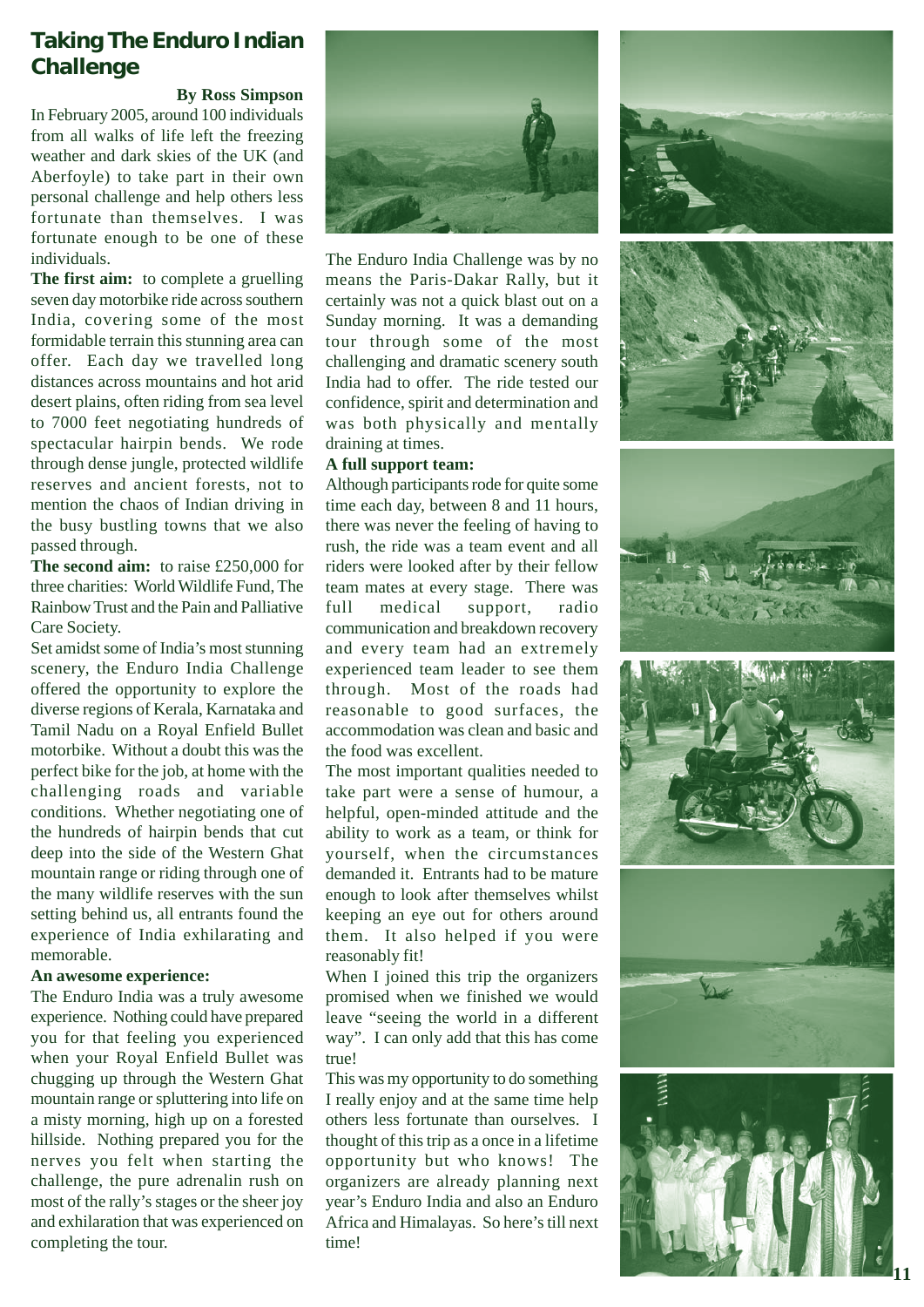

Ros apologises for not having managed to write up her report of the April meeting, STRATHARD ULLIE APTILLITE CHI Les Goodfellow from

Stirling Council attended to give an update on the B829. The money from planning gain from Forest Hills + £30,000 from the Council is to be used to upgrade 6 sections of approximately 50metres on the B829 between Aberfoyle and Kinlochard. Any waste material produced will be used to widen passing places on the rest of the road. The Revenue Budget will be used to improve drainage to help prevent further erosion. The community will be kept informed about the results of the monitoring of the road slippage on the section next to the loch.

The next meeting will be in Kinlochard on 5th May – election day! **Please check the notice boards for change of venue.**



### *Aberfoyle and Port of Menteith Kirk News* You may have heard about the

joint services that were held over the six weeks leading up to Easter Sunday. Three Ministers thought it might

be possible to get greater support at Evening Services if we invited all six adjoining congregations to visit each other and to bring along other folk, church members or not. We could share our worship joyfully still telling the events leading up



numbers increased each night. We started at Aberfoyle with around twenty folk arriving and concluded at Kippen with over eighty folk sharing in worship.

On Easter Sunday (the day the clocks changed to tell us it is summertime!!) the



Strathard Community Council Cordially Invites All residents in Strathard To an Environmental Day On Wednesday 25<sup>th</sup> May From 2.00pm to 7.00pm In Aberfoyle Memorial Hall

Stands will include information and advice on Home Energy including free issue of long life light bulbs, Care and Repair, Waste Management, nesting boxes and plants, assistance with tax credits, pensions and grants, Healthy Eating, WRVS Transport etc.

same group of Churches - Aberfoyle, Buchlyvie, Gartmore, Kippen, Norrieston and Port of Menteith supported an Easter Sunday period of worship at David Marshall Lodge, at the

end of which we enjoyed a breakfast in Liz Macgregor's restaurant. Yes, it was cold and damp but certainly not miserable with Derrick and Bruce and Ian on the guitars. Was it worthwhile? It was certainly telling the Good News, that

each one of us is of value in the eyes of

Over one hundred and fifty people remembered a young man who was taken up a hill and hung on a cross for our salvation who came back to life and defeated the finality of separation from our Heavenly Father and those who have gone before.

 *Sunday 8th May: joint service at Port of Menteith, Celebration of the Lord's Supper between Aberfoyle and Port of Menteith at 10.30 a.m. No Service at Aberfoyle. Tell your friends.*

*Friday 13th May 7.30p.m. The 21st Company the Boys' Brigade are holding their*

*Annual Inspection and presentation of The Seven a Side Football Trophy*

*Sunday 15th May: Pentecost Sunday neighbouring six Churches get together. Time and place to be confirmed.*

### *Beauty on your Doorstep*

Professional H.N.D qualified Beauty Therapist, living and based in Aberfoyle.

*Why* travel to have that necessary **wax** done? Keep those nails in tip - top shape with a **manicure/pedicure**. Relax and de-stress with an **Aromatherapy Massage** or pick me up **facial.** Stimulate and increase circulation with a **Swedish Massage.** *Why not* treat yourself to a **St Tropez tan? Bridal Make-up** or **Special Occasion Make-up** also available.

*Why not* have a **PAMPER PARTY -** invite a few friends and indulge in a selection of 20 - 30 minute treatments.

> To book a Treatment or a Pamper Party Call Marie on: (01877) 382 568 **or E-mail: BeautybyMarie@aol.com**



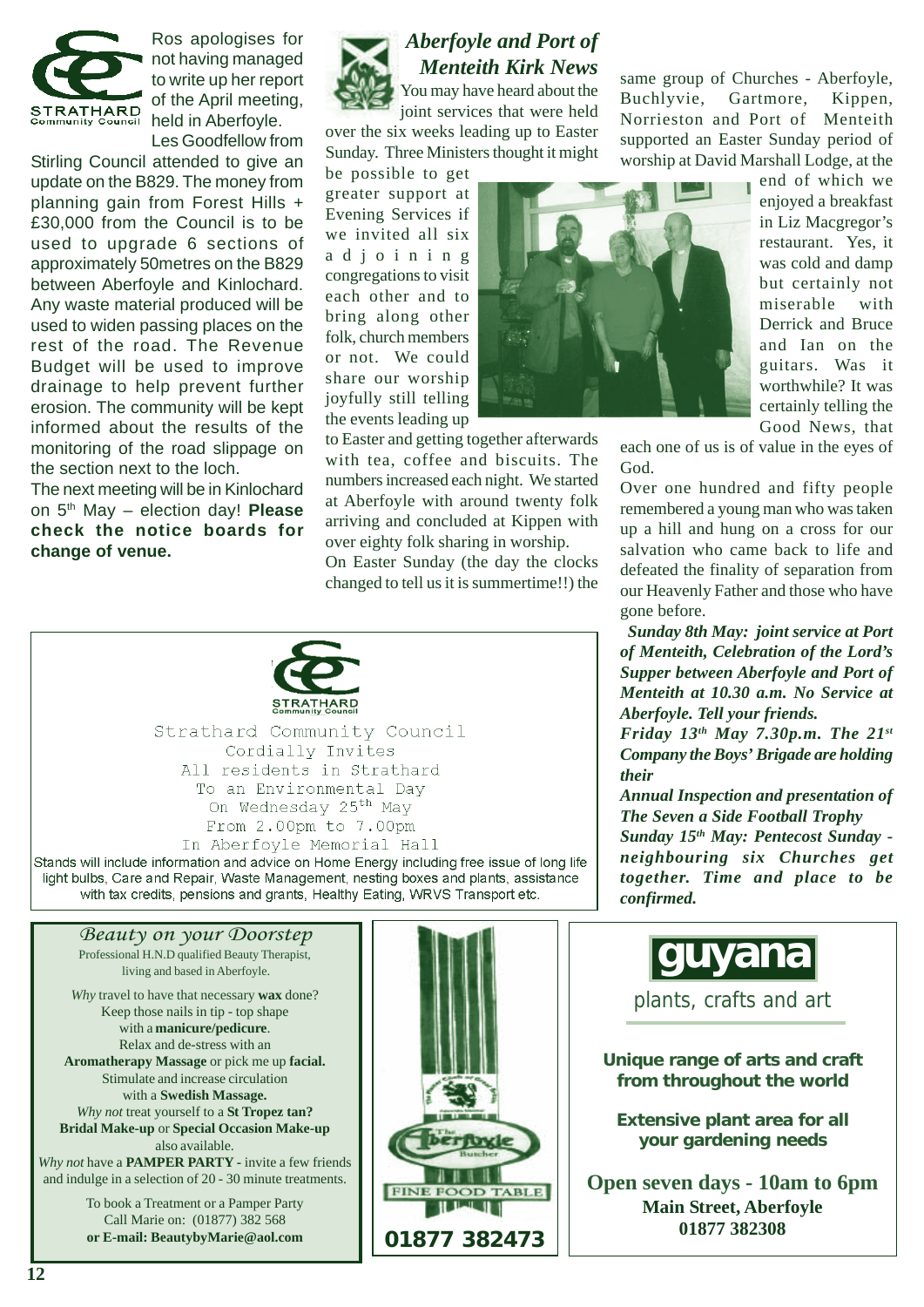### **The Bloomers of Buchlyvie**

We were dancers from Buchlyvie, We like to think quite lively, But our teacher had enough And we weren't out of puff; So off to Aberfoyle As to dancing we are loyal! There are Mary, Cathy, Lily, two Marjories it would seem, Elspeth and Joanna make up the jolly team. So with hurling and the burling, We're confused sometimes with twirling, And the Marjories do get muddled Their brains a tad befuddled, Poor Frances in despair Shouts, "HERE not over THERE!" The *Wind that Shakes the Barley* and then *Plantation Reel, Luckenbooth* and *Hornpipe,* I think we've got the feel! *Moorland Willie* is a killer - I always get it wrong – Panic and confusion, but no, we must be strong. Strathspey coming shortly, that'll be just fine, The pace a wee bit slower, phew! I'll take my time! Good! Pat's put on the kettle. That means we'll get a seat, 'Cos after all that dancing – COR! My aching FEET! The second half has started; off we go once more. All please take your partners and get up on the floor. Now Aberfoyle they know their steps, If you get stuck just watch John Epps! Arthur he likes skirling, By jings he's good at birling.

Jane and Anne and Betty too,

Colin, Muriel, to name a few.

So, Frances, many thankyous: you've the patience of a saint. We hope our many errors don't make you feel quite faint! We're so grateful for your welcome and it really has been fun, And are we ever glad, folks, that our dancing days ain't done!



Department of Fish and Wildlife **SCOTLAND** WARNING

1.4.2005

Due to the rising frequency of Human - Scottish Big Wild Cat encounters, the Department of Fish and Wildlife (Gartmore Branch) is advising hikers, fishermen, campers and cyclists using the "Out-of-Doors" in a recreational or work related function to take extra precautions whilst in the hills. We advise "Out-of-Doors" people to wear little noisy bells on clothing in order to give advanced warning to any Scottish Big Wild Cat that may be close so they are not taken by surprise. We also advise anyone using the "Out-of-Doors" to carry "Pepper Spray" with them in case of an encounter with a Scottish Big Wild Cat. Out-of-Doors people should also be on the watch for fresh Scottish Big Wild Cat activity, and be able to tell the difference between Wild Kitten droppings and Big Wild Cat droppings. Wild Kitten droppings are small and contain lots of berries and rabbit fur. Big Wild Cat droppings are large and have little bells in them and smell of pepper.



Sunday 3rd April saw 52 cyclists and 63 walkers raising money for lifesaving leukaemia charity, The Anthony Nolan Trust. Starting and finishing at the Forth Inn, the bike ride participants were given a choice of 13, 26 or 39 mile routes while the walkers undertook the 13 miles. For the first time in many years, the sun shone and all participants returned from the Ard Forest safe and sound, and mostly - smiling.

Almost £6,000 was raised on the day, with all money going towards recruiting potential bone marrow donors to the Anthony Nolan Register, giving life and hope to leukaemia patients everywhere. It costs the charity, which receives no government funding, £70 to recruit just one person to its Register.

Special thanks to all the staff at the Forth Inn, Lomond Mountain Rescue for providing such fantastic and humorous marshals, St Andrew's Ambulance for providing first aid and all volunteers who helped on the day. The Anthony Nolan Trust's next event in the area is the Wallace Monument Abseil on Saturday 21st May. Anyone with a head for heights who would like to take on the challenge of the National Monument should call

### **Lindsay MacCallum on 01877 382149 or email lindsay.maccallum@anthonynolan.org.uk**

### **Upcoming Events:**

*21 May: Wallace Monument Abseil 22 - 28 May: The Great Glen Way 11 June: Oban Cathedral Abseil 19 - 26 June: The West Highland Way*

The **G**arden *by Wellie Boot*

Spring is here! April and May, for gardeners, must be the most magic months of the year.

We went off to Madeira at the end of March with the garden brown, all the plants still hiding beneath the soil to keep away from the winter frosts. We came home to sprouting green and flowers – in two weeks!! The garden had grown: the daffodils blooming in their spring splendour and the primula denticulata flourishing in their purple glory. If you don't have these little purple drumsticks in your garden, get some. They grow like weeds in this part of the country and are such a beautiful harbinger of spring. One plant, planted in nice damp soil, will multiply about threefold in a year; so in no time at all you will have lots.

Madeira is a gardener's paradise. For someone from Scotland it is fascinating, as all the plants that I tend with loving care in the greenhouse, grow wild on the island. I left a clivia flowering in my greenhouse, which I was so proud of, only to find them everywhere, blooming like mad. The island is covered in blue and white agapanthus, hydrangeas and huge, white arum lilies. It is truly a wonderful place to be.

Back to reality: jobs to do this month (apart from weeding!!!) - seed sowing, if you have anywhere under cover. It gives them a good start and means that, when May and June come and hopefully no frost, you have good little plants to plant out.

If you want to split and move herbaceous plants, this is the time to do it. Don't leave it, as the green is developing well and you will give them a check if you leave it much later. You won't kill them but you will set them back a bit. Remember to pot up extra bit for friends and sales of work!!

Plant of the month must be the daffodil. I know everyone has them, but there are so many different varieties that you can collect them. There is also nothing more beautiful than a mass (small or large) of "golden daffodils, fluttering and dancing in the breeze". When they are over, dead-head as many as you can, but leave the foliage to die down naturally as this feeds the bulb for next year. I know it's a bit of a mess but it's worth it for next year.

Hope the April showers stay off long enough for you to get out and do some work. Happy gardening.



Enjoy your stay in The Trossachs.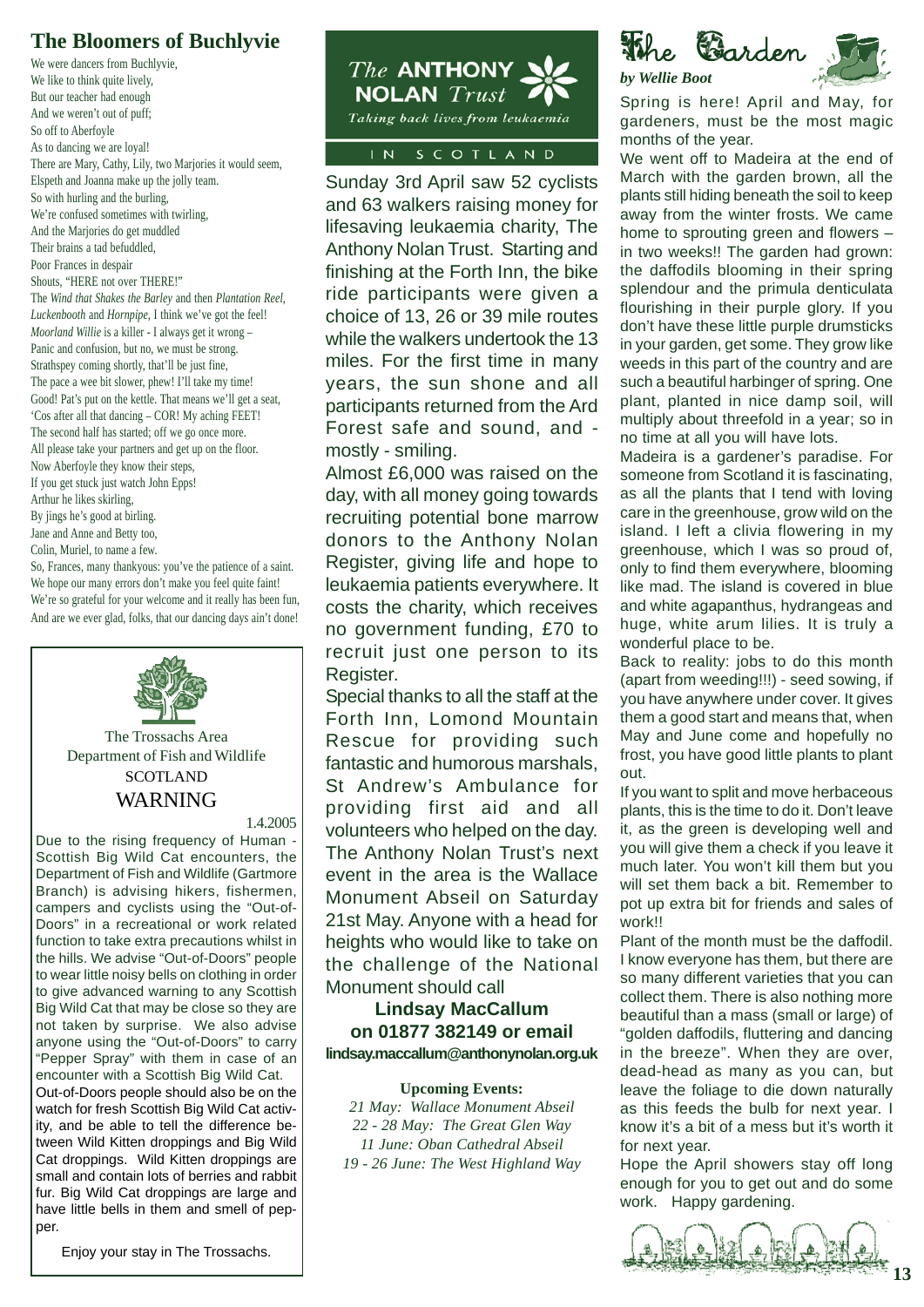

Fresh Moisturisers & Skin Treatments, Cactus & Vegetable Fibre Body Brushes, Aromatherapy Oils, Books & Supplies, Unique Oil Burner Blends, Natural Remedies, Bath Oils etc; Try our Muscle & Joint Soothe! Giftwrapping & Delivery to any UK address. For a catalogue telephone or write to: Fairyland Aromatics, Benard House, Lochard Rd; Aberfoyle. Tel; 01877~ 382349

### TILING, PLASTERING, STONE & BRICKWORK



**David Monaghan Small Building Work 1 Lomond Court Aberfoyle Stirling FK8 3XN phone: 01877 389069**

**mobile: 07732266231 email: dmonaghan@supanet.com**

### **editor@strathardnews.com Ian Marshall Advertising 01877 382211 advertising@strathardnews.com Norman Quirk Treasurer 01877 387201 treasurer@strathardnews.com Marion Back Layout 01301 702970 newsdesk@strathardnews.com Dougie McPherson Reporter 01877 382564 reporter@strathardnews.com David Wilkie Reporter 01877 382868 clubs@strathardnews.com WEB: WWW.strathardnews.co.**

**committee & contacts Margaret Neufeld Editor 01877 386258**

### **Kinlochard Hall Extension**

The next meeting of the Kinlochard Village Hall Committee, *which all Kinlochard residents are invited to attend*

### is on **Wednesday, 27 April 2005 at 7.30 p.m.**

The agenda will include: Discussion on proposed extension of the village hall, with comments on draft plans by architect. Appointment of hall cleaner.

The Easter Sunday ceilidh raised over £700 for hall funds. Next dance is a Midsummer Ceilidh on Friday, 24 June.

If you wish to take out an annual subscription please complete the information slip and post it to: The Treasurer, Strathard **News, Glencleland House, Lochard Road, Aberfoyle FK8 3T.L** Cheques for £10 made payable to Strathard News

---------------

| Address:<br>Date: | Name: |  |
|-------------------|-------|--|
|                   |       |  |
|                   |       |  |
|                   |       |  |
|                   |       |  |
|                   |       |  |
|                   |       |  |

### Hello Children,

Well, it is back to school after the Easter holidays. They always seem to go past in a flash. The weather was really quite cold; we even had some snow on the hill tops. George wanted to play in the snow; I think he should have been a blue, mountain hare! While George hopped up through Drumlean, the Otter family, Grandpa as well, swam up the Forth to Loch Ard, then up Ledard Burn – as far as we could go. It was quite a splash, I can tell you. We caught up with George just before we reached the snow. It was very soft and wet, and not very deep. Making snowballs was difficult, but it was fine for sliding! Otters just love sliding, on mud, on snow…….on anything. From the top of Ben Venue, we could see for miles and miles, and all the hilltops of the Highlands glistened with snow. After a fine picnic, trout sandwiches for us, grass and pickle for George, we set off towards Aberfoyle. As we came to the top of the slate quarries, the sun was very warm – typical Trossachs weather – snowing one minute, sunny the next! The kits, Duke and Katrine, wanted to hunt for slowworms. Slowworms are not worms, looking

more like snakes. They are not snakes either, but lizards without legs. Even without legs they can move very, very fast – and we did not catch a single one. We did see a few, sunbathing on pieces of slate, but as soon as they saw or heard us – they were off!

Later, down near the David Marshall Lodge, we saw Stephen Palmer getting into training for the conquest of Everest; well, the conquest of the Everest Base Camp! Stephen is one of these people from Aberfoyle who are going off to Tibet in September to raise money for the Anthony Nolan Bone Marrow Trust. This is a sponsored walk and they hope to raise more than £21,000.

In case you were wondering who won the Easter Egg Rolling Championship – you've guessed it – it was Braeval. She wins every year. I wonder what her secret is! Bye for now,

**Milton** 

٠



# **Milton**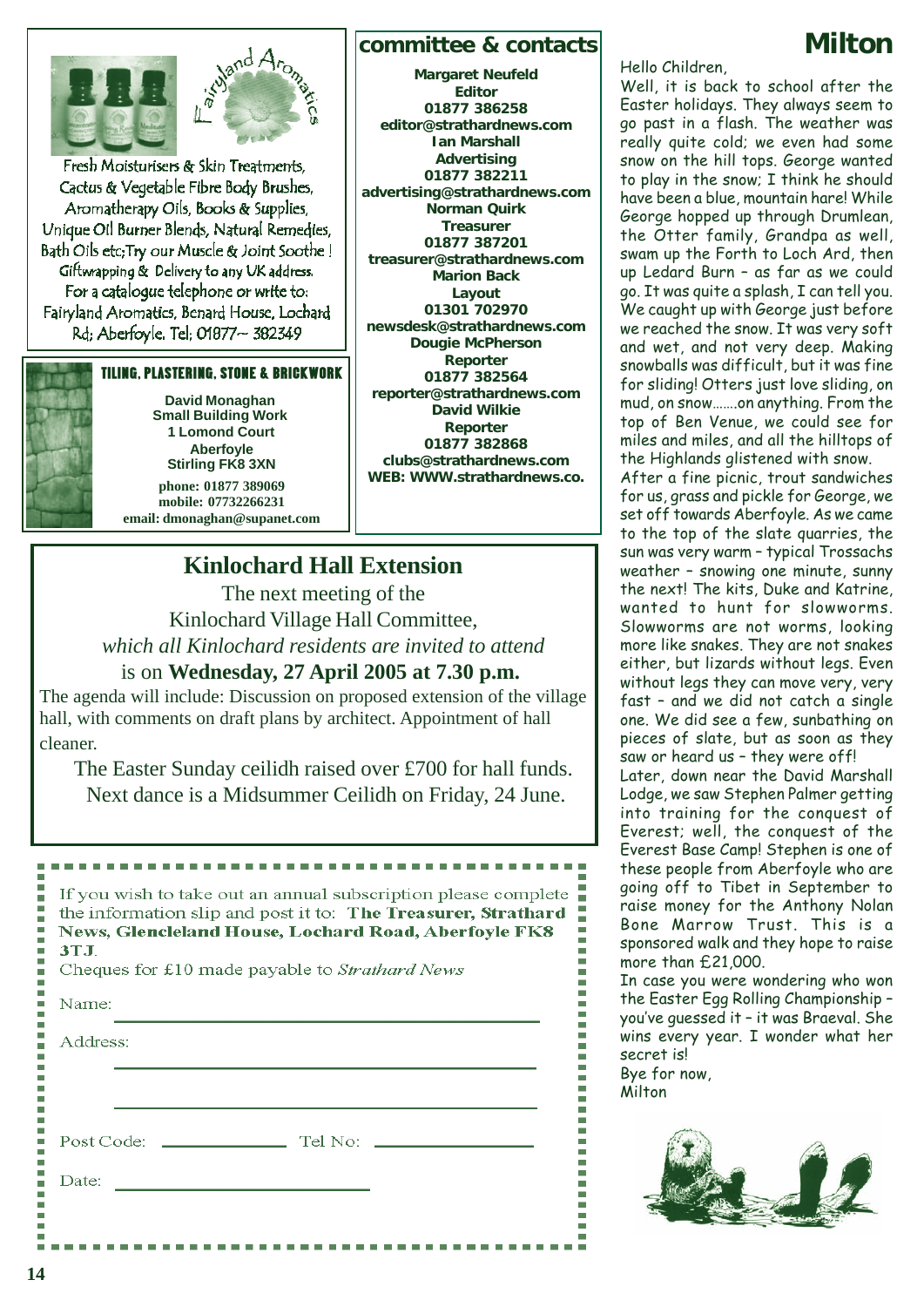### **STRANGE BUT….**

Ah, but: the power of television to bring culture to the nation!

Picture, if you will, a recent episode of the Weakest Link where Ann Robinson (God bless her!) puts the question to a contestant: "What is the Scottish game called which uses a ball and a curved stick?"

- "Curling!" says our competitor.
- "Correct!" says our Ann.

The mind boggles. One's flabber is gasted.

Still on the theme of culture, we have the tale of the young Scottish lassie, home to visit her parents and now returning to New York, her adopted city. Her flat mate had asked her to bring some British chocolate back, as apparently American chocolate is of poorer quality (now ain't that something!).

So, fast forward to Glasgow Airport first thing in the morning where our girl buys up a fair selection of chocolate bars, sweets and sundry chocolate-based confection before taking it her purchases to the check-out counter. The wee woman looks at the contents of the basket and cries: "Now that's what I call breakfast!"

### **thank you**

On behalf of Forest Theatre Company, I would like to thank everyone who came to our recent production of The Sound of Music. We have had some delightful comments and are thrilled with how much it has been enjoyed. It has been a difficult show to produce for many reasons but we are looking forward to discussions of how we progress from here.

So thank you all once again and remember, there would be no show without an audience. *Helen Webster*

*Chairperson, Forest Theatre Company*

Ian, Alison & David MacDonald, Myrtle Cottage, Gartmore would like to thank everyone for their overwhelming generosity on the birth of their son, Lewis. ○○○○○○○

### **IMPORTANT**

### **Information for Advertisers**

When you place an advert with the Strathard News we will continue to run it unless you wish to stop or replace it.

**Advertise in 7 issues and get the 8th advert free** To place/cancel an advert contact Ian Marshall on 01877 382211 To alter an advert contact Marion Back on 01301 702970

| ī               |                 | 2               |                 | 3  |                 | $\overline{4}$  |                 | 5               |    | 6               |                 | 7  |    | 8  |
|-----------------|-----------------|-----------------|-----------------|----|-----------------|-----------------|-----------------|-----------------|----|-----------------|-----------------|----|----|----|
|                 |                 |                 |                 |    |                 | ø               |                 |                 |    |                 |                 |    |    |    |
|                 |                 | $\overline{10}$ |                 |    |                 |                 |                 | $\overline{11}$ |    |                 |                 |    |    |    |
|                 |                 |                 |                 |    |                 | $\overline{12}$ |                 |                 |    |                 |                 |    |    |    |
| $\overline{13}$ | $\overline{14}$ |                 | $\overline{15}$ |    |                 |                 |                 |                 | 16 |                 | $\overline{17}$ |    | 18 |    |
|                 |                 |                 |                 |    |                 | $\overline{19}$ | $\overline{20}$ |                 |    |                 |                 |    |    |    |
| 21              |                 |                 |                 |    | 22              |                 |                 |                 |    |                 | $\overline{23}$ |    |    |    |
|                 |                 |                 | $\overline{24}$ |    |                 |                 |                 |                 |    |                 |                 |    |    |    |
| 25              |                 |                 |                 |    |                 |                 |                 |                 |    |                 | $\overline{26}$ |    |    |    |
|                 |                 |                 |                 |    | $\overline{27}$ |                 |                 |                 |    |                 |                 |    |    |    |
| 28              |                 | 29              |                 | 30 |                 |                 |                 |                 | 31 | $\overline{32}$ |                 | 33 |    | 34 |
|                 |                 |                 |                 |    |                 | 35              |                 | 36              |    |                 |                 |    |    |    |
|                 |                 | 37              |                 |    |                 |                 |                 | $\overline{38}$ |    |                 |                 |    |    |    |
|                 |                 |                 |                 |    |                 | $\overline{39}$ |                 |                 |    |                 |                 |    |    |    |
| 40              |                 |                 |                 |    |                 |                 |                 | $\overline{41}$ |    |                 |                 |    |    |    |
| A               |                 |                 |                 |    |                 |                 |                 |                 |    |                 |                 |    |    |    |

- **Across**
- **1.** Tries hard (7)
- **5.** Extinguished (7) **9.** Comrade (3)
- **10.** Big (5)
- 
- **11.** Academy award (5) **12.** Move from side to side (3)
- **13.** Make an accusation (6)
- **16.** Lethal (6)
- **19.** Floating ice (4)
- **21.** Member of Indian sect (4)
- **23.** Journey (4)
- **24.** Capital (5-4)
- **25.** Old Indian coin (4)
- **26.** Island in central Hawaii (4)
- **27.** Snug (4)
- **28.** Robbery at sea (6)
- **31.** Names (6)
- **35.** Water closet (3)
- **37.** Italian composer (5)
- **38.** Watery fruit (5) **39.** Sum charged (3)
- **40.** Recover (7)
- 
- **41.** A person nominated (7)

Please send completed crossword to Editor, Strathard News, Schoolhouse, Inversnaid, FK8 3TU or hand in to Aberfoyle Post Office. Solution and winning entry will be published in Issue 22

Name:

Address:

Tel No:

### **Issue 20 £5 prize winner: Simon Miller, c/o Blairuskin Lodge, Kinlochard**

Issue 20 Solution:

**Across 1.** Strathkinness **8**. unhappy **10**. peckish **12.** terror **13**. Einstein **15**. constable **18**. snipe **21**. demon **22**. starboard **27.** splendid **29**. govern **30**. wannabe **31**. reptile **33**. cocker spaniel **Down 2.** Teheran **3.** asp **4.** neednt **5.** slide **6.** rustic **7.** change **9.** portal **11.** well **14.** tango **16.** ode **17.** stoke **19.** par **20.** prague **21.** disown **23.** to do **24.** ape like **25.** danger **26.** edible **28.** lingo **32.** pin

### **Down**

- **1.** Brazilian ballroom dance (5)
- **2.** Souvenir (5)
- **3.** Infectious agent (5)
- **4.** Vomit (4)
- **5.** Long, laborious work (4)
- **6.** Aunt's husband (5)
- **7.** Uncovered (5)
- **8.** Pet term for dog (5)
- **14.** Dry red table wine of Italy (7)
- **15.** City in S Argentina (7)
- **16.** Postpone (5)
- **17.** Try (7) **18.** Unhurried ease (7)
- **20.** Songbirds (5)
- **22.** Piquant (5)
- **28.** Stage items (5)
- **29.** Make merry (5)
- **30.** About (5)
- **32.** Religion of the Muslims (5)
- **33.** Russian revolutionary leader (5)
- **34.** Hog (5)
- **35.** Animate existence (4)
- **36.** Augury (4)